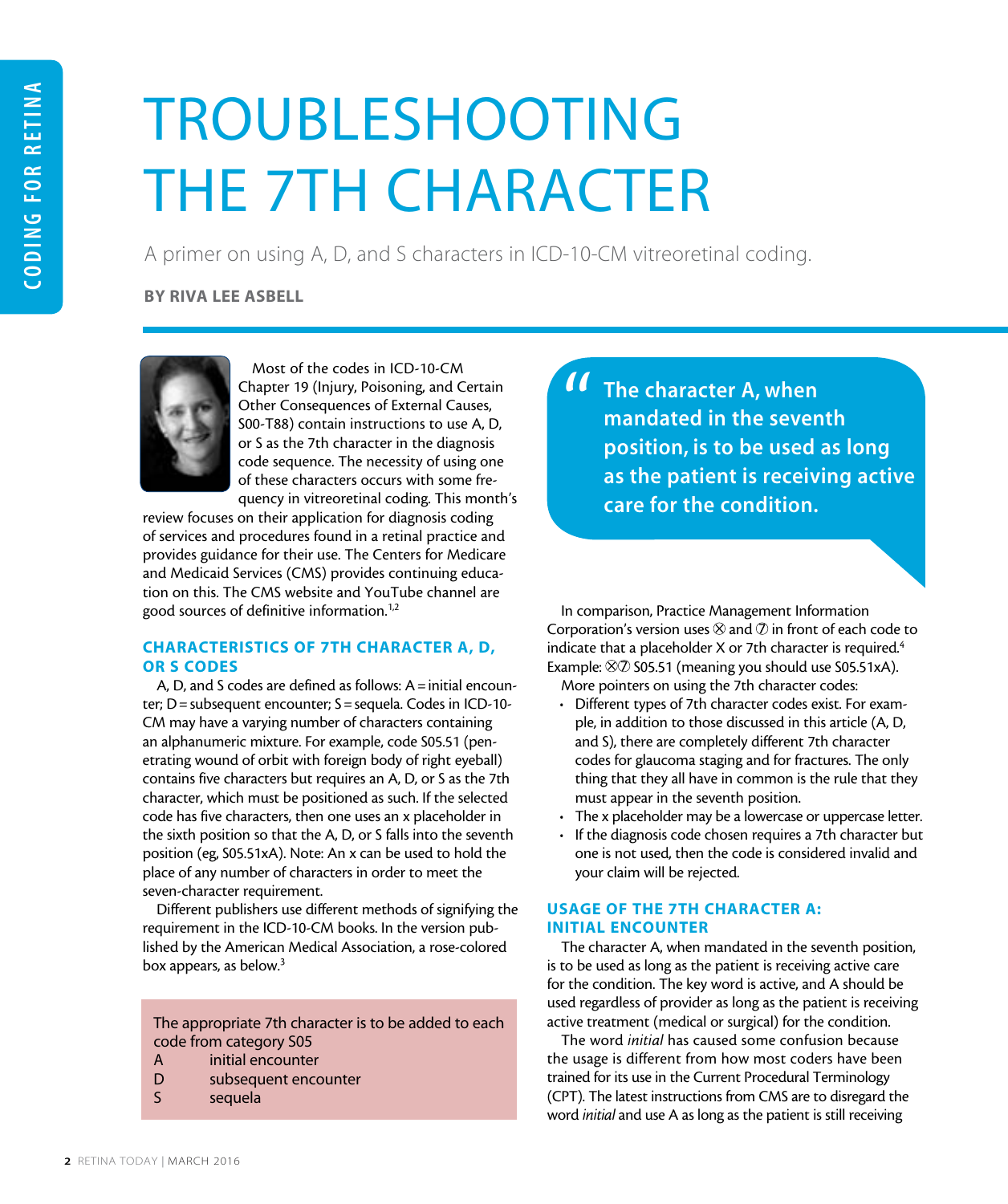active treatment for the condition described by the code.

In CPT, for example, an initial encounter for an office consultation is the first time the patient is examined for that condition, and a subsequent encounter would become an office visit for an established patient. Another example is the use of *initial* and *subsequent* for extended ophthalmoscopy. CPT code 92225 is initial, meaning that it is used the first time the provider is performing extended ophthalmoscopy for that specific condition. CPT code 92226 is subsequent, meaning that the code should be used for follow-up examinations for the same condition.

Here are some pointers on using A in the seventh position:

• Whether or not a new or different provider is examining

the patient is irrelevant for determining the 7th character; rather, the determination is based solely on whether active treatment for the condition is being provided.

- When a complication, such as an infection, occurs in the postoperative period, active treatment refers to treatment of the condition described by the code, even though the condition may be related to an earlier precipitating problem. If the selected diagnosis code requires a 7th character, then one would still use A because active treatment is being provided.
- Multiple providers and sites may use a diagnosis with A as the 7th character as demonstrated in Case 1.

#### CASE STUDIES: A AND D AS THE 7TH CHARACTER

The following case studies demonstrate use of A and D characters in ICD-10 vitreoretinal coding.

#### Case No. 1

#### **History**

Patient with severe ocular trauma to his left eye (OS) stated that broken glass had flown into his eye (no further information was given in the operative note). He was examined in the emergency department (ED), and a determination was made that he had sustained a corneal laceration with a foreign body OS. The diagnosis used by the ED was S05.52xA. An ophthalmologist was called to the ED to examine the patient. She also used S05.52xA for her diagnosis as well as diagnoses two and three (listed below). She referred the patient to a retina specialist who performed surgery as indicated below using the same three diagnoses.

#### Surgery

Preoperative evaluation revealed a full thickness corneal laceration, traumatic cataract, posteriorly located retained intraocular foreign body, and vitreous hemorrhage. Surgery consisted of removal of glass foreign body located on the posterior aspect of the retina using forceps; pars plana vitrectomy (PPV) with endolaser and cryopexy; lensectomy for removal of traumatic cataract; repair of full thickness corneal laceration without uveal repositioning; and anterior mechanical vitrectomy for removal of vitreous in anterior chamber.

When the retina specialist examined the patient for follow-up 100 days after surgery, he would be still considered in active treatment (medical, perhaps, at that point), and S05.52xA would be used. However, the plan was to return for a checkup, and, because the patient was no longer receiving active treatment at the subsequent visits, the diagnosis code would be S05.52xD.

#### Diagnosis Codes

- 1. S05.52xA Penetrating wound with foreign body, left eye
- 2. H26.102 Traumatic cataract, left eye

| <b>CPT CODE</b>                                                                                                                               | <b>MODIFIERS</b> | <b>ICD-10-CM</b><br>CODE(S) |
|-----------------------------------------------------------------------------------------------------------------------------------------------|------------------|-----------------------------|
| 65265 Removal of foreign body,<br>intraocular; from posterior<br>segment, nonmagnetic extraction                                              | $-1$ . $T$       |                             |
| 67039 Vitrectomy, mechanical,<br>pars plana approach; with focal<br>endolaser photocoagulation                                                | $-51 - LT$       | 1                           |
| 66850 Removal of lens material:<br>phacofragmentation technique<br>(mechanical or ultrasonic)<br>(eg, phacofragmentation), with<br>aspiration | $-51 - LT$       | $\mathfrak{D}$              |
| 65280 Repair of laceration; cornea<br>and/or sclera, perforating, not<br>involving uveal tissue                                               | $-51 - LT$       | 3                           |

3. S05.32xA Ocular laceration without prolapse or loss of intraocular tissue, left eye

#### Tips

- For further comments on this case, see the coding column from the January/February 2016 issue of *Retina Today* issue.5
- Note that all places of service and providers used the same diagnosis with A as the 7th character because active treatment for the condition was being provided—except at the final visit.
- Because there is no other information on how the glass got in the patient's eye, it is not possible to provide an external cause (from Chapter 20), even though it might be desirable in this case. In any event, external causes are not required for the case codes to be considered valid.